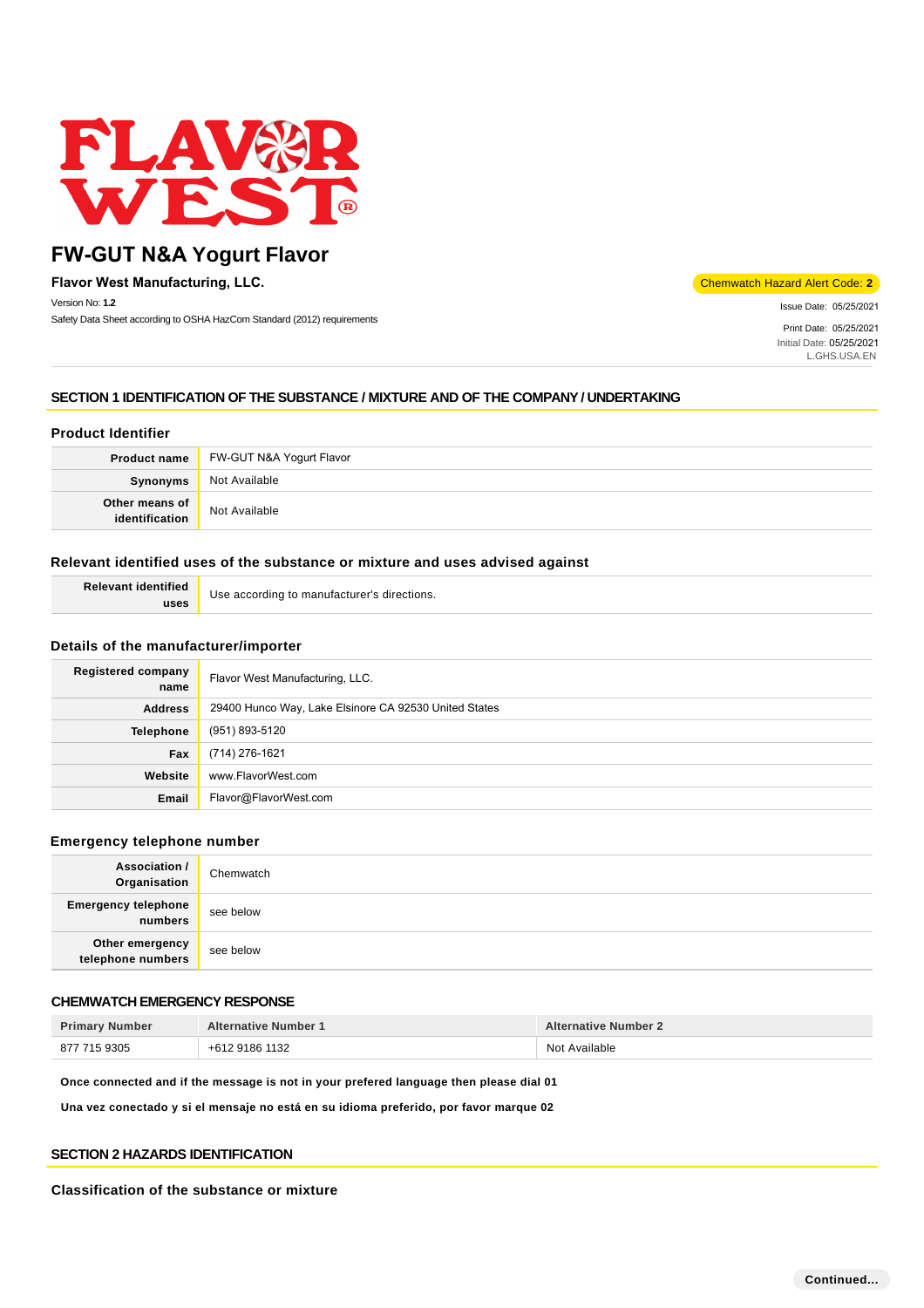#### Issue Date: 05/25/2021 Print Date: 05/25/2021





**GHS Classification** Skin Corrosion/Irritation Category 2, Serious Eye Damage Category 1, Flammable Liquid Category 4

#### **Label elements**

| <b>GHS label elements</b>           |               |
|-------------------------------------|---------------|
|                                     |               |
| <b>SIGNAL WORD</b><br><b>MARKET</b> | <b>DANGER</b> |

### **Hazard statement(s)**

| H315 | Causes skin irritation    |
|------|---------------------------|
| H318 | Causes serious eye damage |
| H227 | Combustible liquid        |

### **Precautionary statement(s) Prevention**

| <b>P210</b> Keep away from heat, hot surfaces, sparks, open flames and other ignition sources. No smoking. |
|------------------------------------------------------------------------------------------------------------|
| <b>P280</b> Wear protective gloves/protective clothing/eye protection/face protection.                     |

### **Precautionary statement(s) Response**

| P305+P351+P338 | IF IN EYES: Rinse cautiously with water for several minutes. Remove contact lenses, if present and easy to do. Continue<br>rinsing. |
|----------------|-------------------------------------------------------------------------------------------------------------------------------------|
| P310           | Immediately call a POISON CENTER/doctor/physician/first aider                                                                       |
| P362           | Take off contaminated clothing.                                                                                                     |
| P370+P378      | In case of fire: Use alcohol resistant foam or normal protein foam for extinction.                                                  |
| P302+P352      | IF ON SKIN: Wash with plenty of water and soap                                                                                      |
| P332+P313      | If skin irritation occurs: Get medical advice/attention.                                                                            |

# **Precautionary statement(s) Storage**

P403+P235 Store in a well-ventilated place. Keep cool.

#### **Precautionary statement(s) Disposal**

**P501** Dispose of contents/container to authorised chemical landfill or if organic to high temperature incineration

# **SECTION 3 COMPOSITION / INFORMATION ON INGREDIENTS**

### **Substances**

See section below for composition of Mixtures

# **Mixtures**

| <b>CAS No</b> | %[weight] | <b>Name</b>      |
|---------------|-----------|------------------|
| 57-55-6       | 80-90     | propylene glycol |
| 598-82-3      | $5 - 10$  | lactic acid      |
| 64-17-5       | 1-5       | ethanol          |
| 121-33-5      | 1-5       | vanillin         |

The specific chemical identity and/or exact percentage (concentration) of composition has been withheld as a trade secret.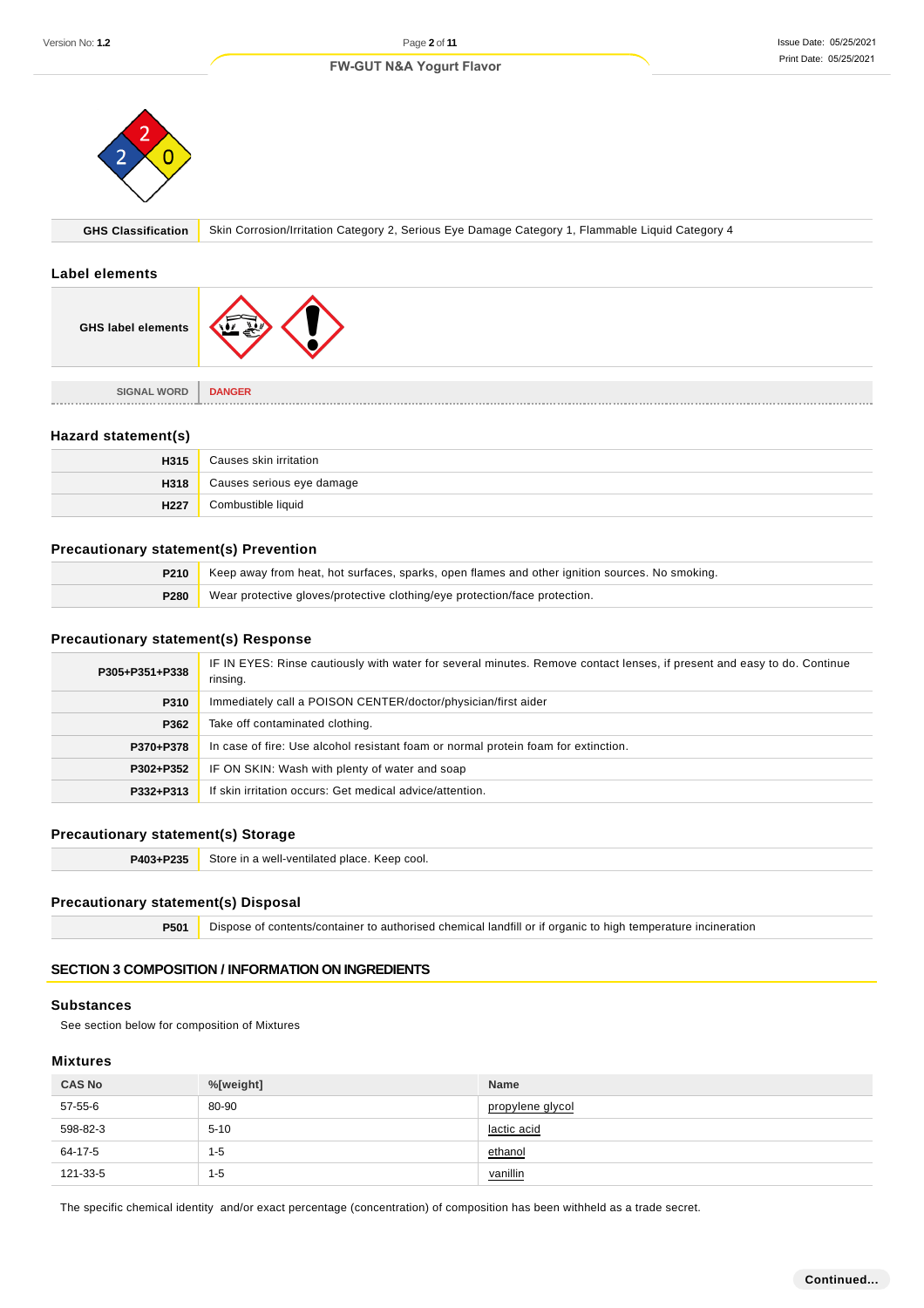### **SECTION 4 FIRST AID MEASURES**

### **Description of first aid measures**

| <b>Eye Contact</b>  | If this product comes in contact with the eyes:<br>▶ Wash out immediately with fresh running water.<br>Ensure complete irrigation of the eye by keeping eyelids apart and away from eye and moving the eyelids by occasionally<br>lifting the upper and lower lids.<br>▶ Seek medical attention without delay; if pain persists or recurs seek medical attention.<br>▶ Removal of contact lenses after an eye injury should only be undertaken by skilled personnel.                                |
|---------------------|-----------------------------------------------------------------------------------------------------------------------------------------------------------------------------------------------------------------------------------------------------------------------------------------------------------------------------------------------------------------------------------------------------------------------------------------------------------------------------------------------------|
| <b>Skin Contact</b> | If skin contact occurs:<br>Immediately remove all contaminated clothing, including footwear.<br>Flush skin and hair with running water (and soap if available).<br>▶ Seek medical attention in event of irritation.                                                                                                                                                                                                                                                                                 |
| <b>Inhalation</b>   | If fumes or combustion products are inhaled remove from contaminated area.<br>Lay patient down. Keep warm and rested.<br>▶ Prostheses such as false teeth, which may block airway, should be removed, where possible, prior to initiating first aid<br>procedures.<br>Apply artificial respiration if not breathing, preferably with a demand valve resuscitator, bag-valve mask device, or pocket<br>mask as trained. Perform CPR if necessary.<br>Transport to hospital, or doctor.               |
| Ingestion           | If swallowed do <b>NOT</b> induce vomiting.<br>If vomiting occurs, lean patient forward or place on left side (head-down position, if possible) to maintain open airway and<br>prevent aspiration.<br>• Observe the patient carefully.<br>▶ Never give liquid to a person showing signs of being sleepy or with reduced awareness; i.e. becoming unconscious.<br>Give water to rinse out mouth, then provide liquid slowly and as much as casualty can comfortably drink.<br>▶ Seek medical advice. |

#### **Indication of any immediate medical attention and special treatment needed**

Polyethylene glycols are generally poorly absorbed orally and are mostly unchanged by the kidney.

Dermal absorption can occur across damaged skin (e.g. through burns) leading to increased osmolality, anion gap metabolic acidosis, elevated calcium, low ionised calcium, CNS depression and renal failure.

**Treatment consists of supportive care.** 

[Ellenhorn and Barceloux: Medical Toxicology]

Propylene glycol is primarily a CNS depressant in large doses and may cause hypoglycaemia, lactic acidosis and seizures.

- ▶ The usual measures are supportive care and decontamination (Ipecac/ lavage/ activated charcoal/ cathartics), within 2 hours of exposure should suffice.
- Check the anion gap, arterial pH, renal function and glucose levels.

Ellenhorn and Barceloux: Medical Toxicology

### **SECTION 5 FIREFIGHTING MEASURES**

#### **Extinguishing media**

| Alcohol stable foam.<br>▶ Dry chemical powder.<br>▶ BCF (where regulations permit).<br>Carbon dioxide. |
|--------------------------------------------------------------------------------------------------------|
|                                                                                                        |

#### **Special hazards arising from the substrate or mixture**

|                             | Avoid contamination with oxidising agents i.e. nitrates, oxidising acids, chlorine bleaches, pool chlorine etc. as ignition may |
|-----------------------------|---------------------------------------------------------------------------------------------------------------------------------|
| <b>Fire Incompatibility</b> | result                                                                                                                          |

#### **Advice for firefighters**

| <b>Fire Fighting</b>         | Alert Fire Brigade and tell them location and nature of hazard.<br>▶ Wear full body protective clothing with breathing apparatus.<br>► Prevent, by any means available, spillage from entering drains or water course.<br>► Use water delivered as a fine spray to control fire and cool adjacent area. |
|------------------------------|---------------------------------------------------------------------------------------------------------------------------------------------------------------------------------------------------------------------------------------------------------------------------------------------------------|
| <b>Fire/Explosion Hazard</b> | • Combustible.<br>Slight fire hazard when exposed to heat or flame.<br>Acids may react with metals to produce hydrogen, a highly flammable and explosive gas.                                                                                                                                           |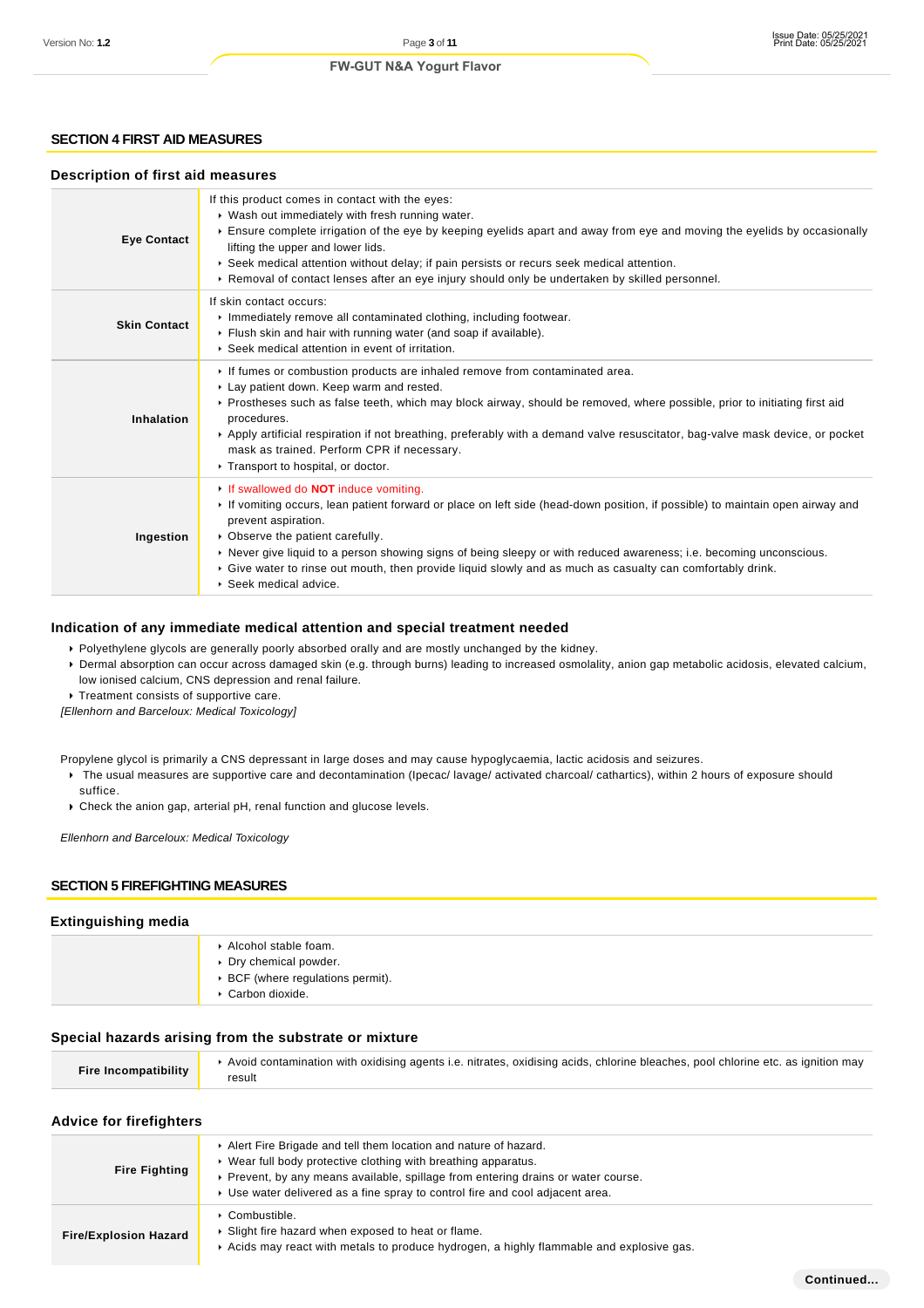Heating may cause expansion or decomposition leading to violent rupture of containers.

# **SECTION 6 ACCIDENTAL RELEASE MEASURES**

| <b>Minor Spills</b> | Remove all ignition sources.<br>Clean up all spills immediately.<br>Avoid breathing vapours and contact with skin and eyes.<br>► Control personal contact with the substance, by using protective equipment.                                                                                                                                                                                                                                                                                                              |             |                    |                |        |            |                    |
|---------------------|---------------------------------------------------------------------------------------------------------------------------------------------------------------------------------------------------------------------------------------------------------------------------------------------------------------------------------------------------------------------------------------------------------------------------------------------------------------------------------------------------------------------------|-------------|--------------------|----------------|--------|------------|--------------------|
|                     | Chemical Class: alcohols and glycols<br>For release onto land: recommended sorbents listed in order of priority.                                                                                                                                                                                                                                                                                                                                                                                                          |             |                    |                |        |            |                    |
|                     | SORBENT<br><b>TYPE</b>                                                                                                                                                                                                                                                                                                                                                                                                                                                                                                    | <b>RANK</b> | <b>APPLICATION</b> |                |        | COLLECTION | <b>LIMITATIONS</b> |
|                     | <b>LAND SPILL - SMALL</b>                                                                                                                                                                                                                                                                                                                                                                                                                                                                                                 |             |                    |                |        |            |                    |
|                     | cross-linked polymer - particulate                                                                                                                                                                                                                                                                                                                                                                                                                                                                                        |             |                    | 1              | shovel | shovel     | R, W, SS           |
|                     | cross-linked polymer - pillow                                                                                                                                                                                                                                                                                                                                                                                                                                                                                             |             |                    | $\mathbf{1}$   | throw  | pitchfork  | R, DGC, RT         |
|                     | sorbent clay - particulate                                                                                                                                                                                                                                                                                                                                                                                                                                                                                                |             |                    | $\overline{c}$ | shovel | shovel     | R, I, P            |
|                     | wood fiber - pillow                                                                                                                                                                                                                                                                                                                                                                                                                                                                                                       |             |                    | 3              | throw  | pitchfork  | R, P, DGC, RT      |
|                     | treated wood fiber - pillow                                                                                                                                                                                                                                                                                                                                                                                                                                                                                               |             |                    | 3              | throw  | pitchfork  | DGC, RT            |
|                     | foamed glass - pillow                                                                                                                                                                                                                                                                                                                                                                                                                                                                                                     |             |                    | $\overline{4}$ | throw  | pichfork   | R, P, DGC, RT      |
|                     | LAND SPILL - MEDIUM                                                                                                                                                                                                                                                                                                                                                                                                                                                                                                       |             |                    |                |        |            |                    |
|                     | cross-linked polymer - particulate                                                                                                                                                                                                                                                                                                                                                                                                                                                                                        |             |                    | 1              | blower | skiploader | R,W, SS            |
| <b>Major Spills</b> | polypropylene - particulate                                                                                                                                                                                                                                                                                                                                                                                                                                                                                               |             |                    | $\overline{2}$ | blower | skiploader | W, SS, DGC         |
|                     | sorbent clay - particulate                                                                                                                                                                                                                                                                                                                                                                                                                                                                                                |             |                    | 2              | blower | skiploader | R, I, W, P, DGC    |
|                     | polypropylene - mat                                                                                                                                                                                                                                                                                                                                                                                                                                                                                                       |             |                    | 3              | throw  | skiploader | DGC, RT            |
|                     | expanded mineral - particulate                                                                                                                                                                                                                                                                                                                                                                                                                                                                                            |             |                    | 3              | blower | skiploader | R, I, W, P, DGC    |
|                     | polyurethane - mat                                                                                                                                                                                                                                                                                                                                                                                                                                                                                                        |             |                    | 4              | throw  | skiploader | DGC, RT            |
|                     | Legend<br>DGC: Not effective where ground cover is dense<br>R: Not reusable<br>I: Not incinerable<br>P: Effectiveness reduced when rainy<br>RT:Not effective where terrain is rugged<br>SS: Not for use within environmentally sensitive sites<br>W: Effectiveness reduced when windy<br>Reference: Sorbents for Liquid Hazardous Substance Cleanup and Control;<br>R.W Melvold et al: Pollution Technology Review No. 150: Noyes Data Corporation 1988<br>Moderate hazard.<br>• Clear area of personnel and move upwind. |             |                    |                |        |            |                    |

# **SECTION 7 HANDLING AND STORAGE**

### **Precautions for safe handling**

| Safe handling     | ► DO NOT allow clothing wet with material to stay in contact with skin<br>Avoid all personal contact, including inhalation.<br>▶ Wear protective clothing when risk of exposure occurs.<br>▶ Use in a well-ventilated area.<br>▶ Prevent concentration in hollows and sumps. |
|-------------------|------------------------------------------------------------------------------------------------------------------------------------------------------------------------------------------------------------------------------------------------------------------------------|
| Other information | • Material is hygroscopic, i.e. absorbs moisture from the air. Keep containers well sealed in storage.<br>Store in original containers.<br>▶ Keep containers securely sealed.                                                                                                |

# **Conditions for safe storage, including any incompatibilities**

| Suitable container | ▶ Lined metal can, lined metal pail/ can. |
|--------------------|-------------------------------------------|
|                    | Plastic pail.                             |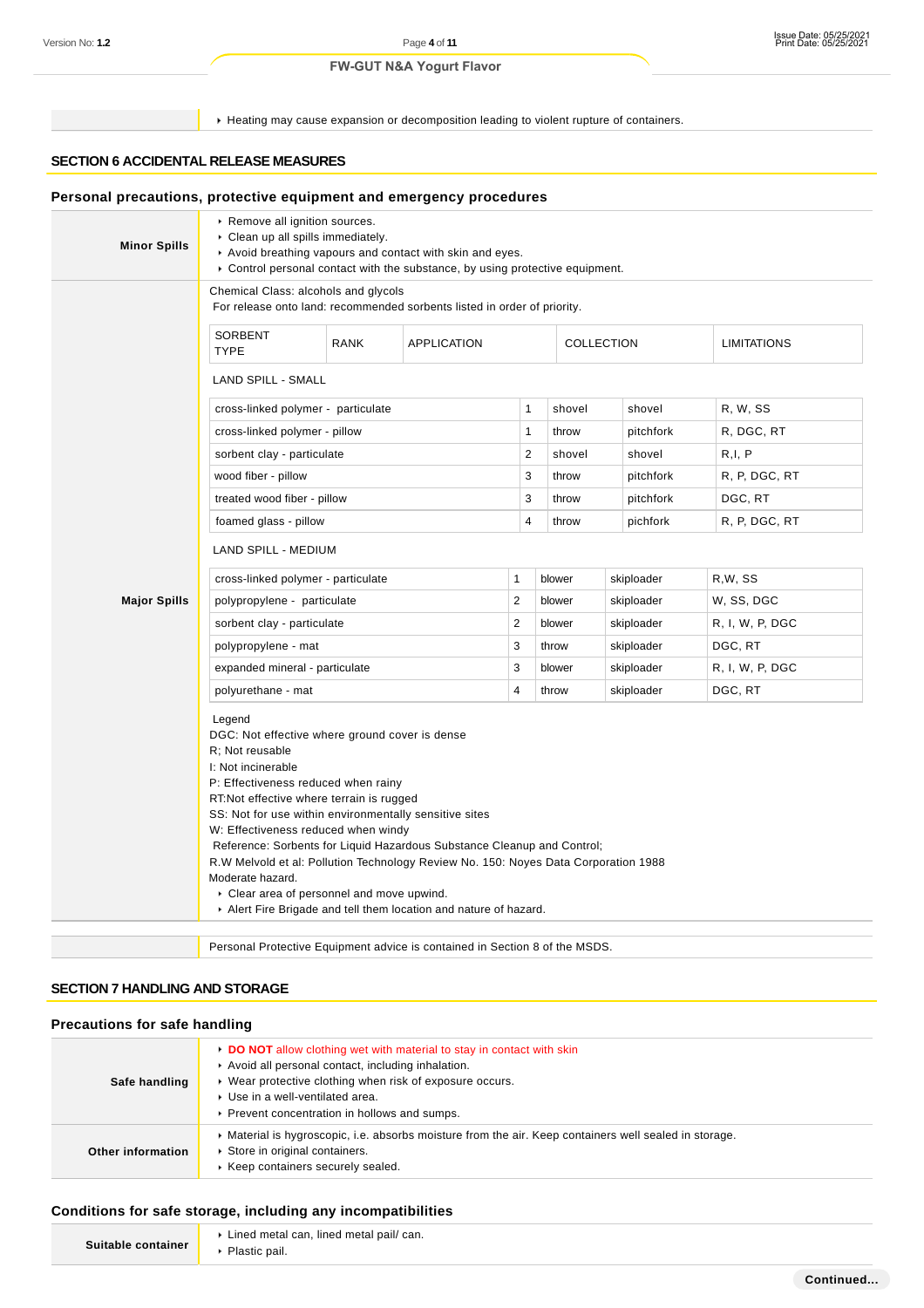|                 | ▶ Polyliner drum.<br>▶ Packing as recommended by manufacturer.                                                                                                                                                                                                                                                                                                                                                                                                  |
|-----------------|-----------------------------------------------------------------------------------------------------------------------------------------------------------------------------------------------------------------------------------------------------------------------------------------------------------------------------------------------------------------------------------------------------------------------------------------------------------------|
|                 | ► Glycols and their ethers undergo violent decomposition in contact with 70% perchloric acid. This seems likely to involve<br>formation of the glycol perchlorate esters (after scission of ethers) which are explosive, those of ethylene glycol and<br>3-chloro-1,2-propanediol being more powerful than glyceryl nitrate, and the former so sensitive that it explodes on addition<br>of water.<br>Alcohols                                                  |
| <b>Storage</b>  | are incompatible with strong acids, acid chlorides, acid anhydrides, oxidising and reducing agents.                                                                                                                                                                                                                                                                                                                                                             |
| incompatibility | Freacts, possibly violently, with alkaline metals and alkaline earth metals to produce hydrogen                                                                                                                                                                                                                                                                                                                                                                 |
|                 | Freact with strong acids, strong caustics, aliphatic amines, isocyanates, acetaldehyde, benzoyl peroxide, chromic acid,<br>chromium oxide, dialkylzincs, dichlorine oxide, ethylene oxide, hypochlorous acid, isopropyl chlorocarbonate, lithium<br>tetrahydroaluminate, nitrogen dioxide, pentafluoroguanidine, phosphorus halides, phosphorus pentasulfide, tangerine oil,<br>triethylaluminium, triisobutylaluminium<br>▶ should not be heated above 49 deg. |

### **PACKAGE MATERIAL INCOMPATIBILITIES**

Not Available

### **SECTION 8 EXPOSURE CONTROLS / PERSONAL PROTECTION**

### **Control parameters**

### **OCCUPATIONAL EXPOSURE LIMITS (OEL)**

### **INGREDIENT DATA**

| <b>Source</b>                                               | Ingredient | <b>Material name</b>                                     | <b>TWA</b>                 | <b>STEL</b>      | Peak             | <b>Notes</b>           |
|-------------------------------------------------------------|------------|----------------------------------------------------------|----------------------------|------------------|------------------|------------------------|
| US OSHA Permissible<br>Exposure Levels (PELs)<br>- Table Z1 | ethanol    | Ethyl alcohol (Ethanol)                                  | 1900 mg/m3 /<br>$1000$ ppm | Not<br>Available | Not<br>Available | Not Available          |
| US ACGIH Threshold<br>Limit Values (TLV)                    | ethanol    | Ethanol                                                  | Not Available              | $1000$ ppm       | Not<br>Available | TLV® Basis:<br>URT irr |
| US NIOSH<br>Recommended<br>Exposure Limits (RELs)           | ethanol    | Alcohol, Cologne spirit, Ethanol,<br>EtOH. Grain alcohol | 1900 mg/m3 /<br>$1000$ ppm | Not<br>Available | Not<br>Available | Not Available          |

#### **EMERGENCY LIMITS**

| Ingredient       | <b>Material name</b>                | TEEL-1                | TEEL-2               | TEEL-3             |
|------------------|-------------------------------------|-----------------------|----------------------|--------------------|
| propylene glycol | Propylene glycol; (1,2-Propanediol) | $30 \text{ mg/m}$     | 1300 mg/m3           | 7900 mg/m3         |
| lactic acid      | Lactic acid                         | $0.47 \text{ mg/m}$ 3 | $5.2 \text{ mg/m}$ 3 | 700 mg/m3          |
| ethanol          | Ethyl alcohol; (Ethanol)            | Not Available         | Not Available        | Not Available      |
| vanillin         | Vanilin                             | $10 \text{ mg/m}$     | $10 \text{ mg/m}$    | $310 \text{ mg/m}$ |

| Ingredient       | Original IDLH | <b>Revised IDLH</b> |
|------------------|---------------|---------------------|
| propylene glycol | Not Available | Not Available       |
| lactic acid      | Not Available | Not Available       |
| ethanol          | 15,000 ppm    | 3,300 [LEL] ppm     |
| vanillin         | Not Available | Not Available       |

### **MATERIAL DATA**

For ethanol:

Odour Threshold Value: 49-716 ppm (detection), 101 ppm (recognition)

Eye and respiratory tract irritation do not appear to occur at exposure levels of less than 5000 ppm and the TLV-TWA is thought to provide an adequate margin of safety against such effects. Experiments in man show that inhalation of 1000 ppm caused slight symptoms of poisoning and 5000 ppm caused strong stupor and morbid sleepiness. Subjects exposed to 5000 ppm to 10000 ppm experienced smarting of the eyes and nose and coughing. Symptoms disappeared within minutes.

### **Exposure controls**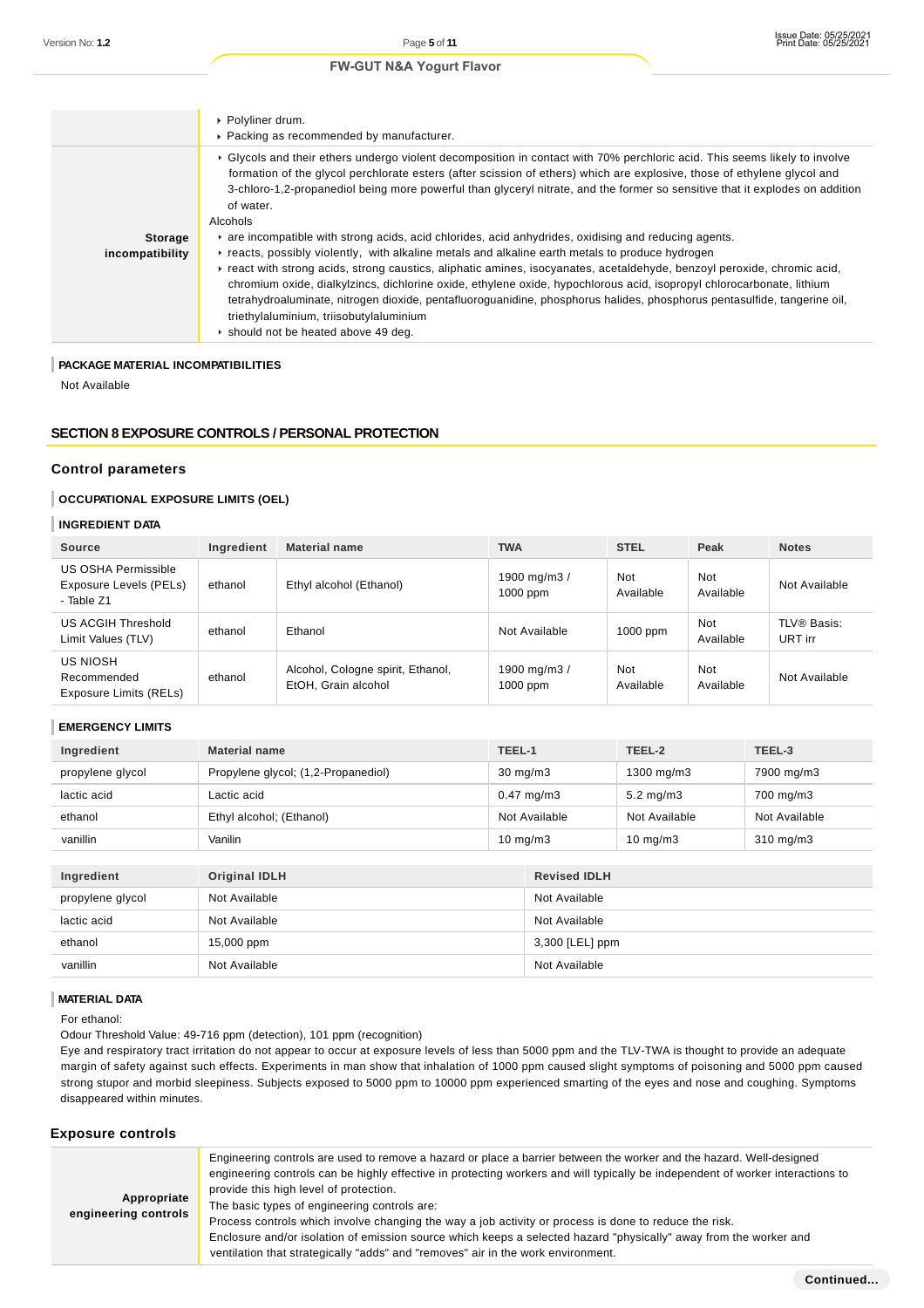**6** of **11**

### **FW-GUT N&A Yogurt Flavor**

| <b>Personal protection</b> |                                                                                                                                                                                                                                                                                                                                                                                                                     |
|----------------------------|---------------------------------------------------------------------------------------------------------------------------------------------------------------------------------------------------------------------------------------------------------------------------------------------------------------------------------------------------------------------------------------------------------------------|
| Eye and face<br>protection | Safety glasses with side shields.<br>Chemical goggles.<br>► Contact lenses may pose a special hazard; soft contact lenses may absorb and concentrate irritants. A written policy<br>document, describing the wearing of lenses or restrictions on use, should be created for each workplace or task.                                                                                                                |
| <b>Skin protection</b>     | See Hand protection below                                                                                                                                                                                                                                                                                                                                                                                           |
| Hands/feet protection      | ▶ Wear chemical protective gloves, e.g. PVC.<br>▶ Wear safety footwear or safety gumboots, e.g. Rubber<br>NOTE:<br>▶ The material may produce skin sensitisation in predisposed individuals. Care must be taken, when removing gloves and<br>other protective equipment, to avoid all possible skin contact.<br>▶ Contaminated leather items, such as shoes, belts and watch-bands should be removed and destroyed. |
| <b>Body protection</b>     | See Other protection below                                                                                                                                                                                                                                                                                                                                                                                          |
| Other protection           | • Overalls.<br>▶ P.V.C. apron.<br>$\triangleright$ Barrier cream.                                                                                                                                                                                                                                                                                                                                                   |
| <b>Thermal hazards</b>     | Not Available                                                                                                                                                                                                                                                                                                                                                                                                       |

### **Recommended material(s)**

#### **GLOVE SELECTION INDEX**

Glove selection is based on a modified presentation of the:

 **"Forsberg Clothing Performance Index".**

 The effect(s) of the following substance(s) are taken into account in the **computer-generated** selection:

#### FW-GUT N&A Yogurt Flavor

| <b>Material</b>  | CPI |
|------------------|-----|
| <b>BUTYL</b>     | C   |
| NATURAL RUBBER   | C   |
| NATURAL+NEOPRENE | C   |
| <b>NEOPRENE</b>  | C   |
| NEOPRENE/NATURAL | C   |
| <b>NITRILE</b>   | C   |
| NITRILE+PVC      | C   |
| PE/EVAL/PE       | C   |
| <b>PVA</b>       | С   |
| <b>PVC</b>       | C   |

\* CPI - Chemwatch Performance Index

A: Best Selection

B: Satisfactory; may degrade after 4 hours continuous immersion C: Poor to Dangerous Choice for other than short term immersion **NOTE**: As a series of factors will influence the actual performance of the glove, a final selection must be based on detailed observation. -

\* Where the glove is to be used on a short term, casual or infrequent basis, factors such as "feel" or convenience (e.g. disposability), may dictate a choice of gloves which might otherwise be unsuitable following long-term or frequent use. A qualified practitioner should be consulted.

### **SECTION 9 PHYSICAL AND CHEMICAL PROPERTIES**

### **Information on basic physical and chemical properties**

| Appearance            | Clear yellow   |                                                   |               |
|-----------------------|----------------|---------------------------------------------------|---------------|
|                       |                |                                                   |               |
| <b>Physical state</b> | Liauid         | Relative density<br>(Water = 1)                   | 1.04          |
| Odour                 | Characteristic | <b>Partition coefficient</b><br>n-octanol / water | Not Available |

#### **Respiratory protection**

Type A-P Filter of sufficient capacity. (AS/NZS 1716 & 1715, EN 143:2000 & 149:2001, ANSI Z88 or national equivalent)

Selection of the Class and Type of respirator will depend upon the level of breathing zone contaminant and the chemical nature of the contaminant. Protection Factors (defined as the ratio of contaminant outside and inside the mask) may also be important.

| Required<br>minimum<br>protection<br>factor | Maximum gas/vapour<br>concentration present<br>in air p.p.m. (by<br>volume) | Half-face<br>Respirator | <b>Full-Face</b><br>Respirator    |
|---------------------------------------------|-----------------------------------------------------------------------------|-------------------------|-----------------------------------|
| up to 10                                    | 1000                                                                        | $A-AUS/$<br>Class1 P2   |                                   |
| up to $50$                                  | 1000                                                                        |                         | A-AUS /<br>Class 1 P <sub>2</sub> |
| up to 50                                    | 5000                                                                        | Airline *               |                                   |
| up to 100                                   | 5000                                                                        |                         | $A-2P2$                           |
| up to 100                                   | 10000                                                                       | -                       | $A-3P2$                           |
| $100+$                                      |                                                                             |                         | Airline**                         |

\* - Continuous Flow \*\* - Continuous-flow or positive pressure demand  $A(All classes) = Organic vapours, B AUS or B1 = Acid gases, B2 = Acid$ gas or hydrogen cyanide(HCN), B3 = Acid gas or hydrogen cyanide(HCN), E = Sulfur dioxide(SO2), G = Agricultural chemicals, K = Ammonia(NH3),  $Hg =$  Mercury, NO = Oxides of nitrogen, MB = Methyl bromide, AX = Low boiling point organic compounds(below 65 degC)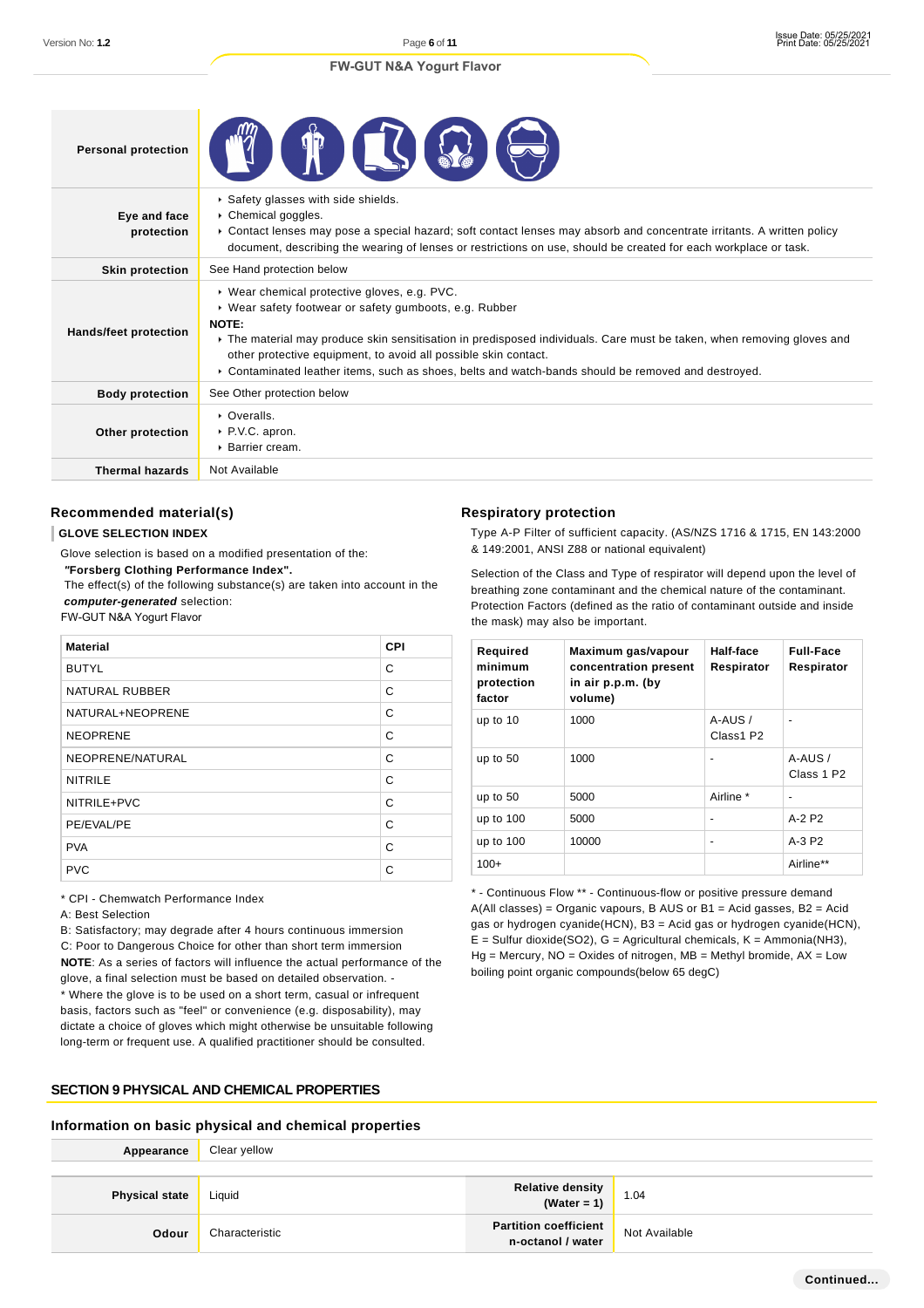| <b>Odour threshold</b>                          | Not Available | Auto-ignition<br>temperature (°C)          | Not Available |
|-------------------------------------------------|---------------|--------------------------------------------|---------------|
| pH (as supplied)                                | Not Available | Decomposition<br>temperature               | Not Available |
| Melting point /<br>freezing point (°C)          | Not Available | Viscosity (cSt)                            | Not Available |
| Initial boiling point<br>and boiling range (°C) | Not Available | <b>Molecular weight</b><br>(g/mol)         | Not Available |
| Flash point (°C)                                | 62.6          | <b>Taste</b>                               | Yogurt        |
| <b>Evaporation rate</b>                         | Not Available | <b>Explosive properties</b>                | Not Available |
| Flammability                                    | Combustible.  | <b>Oxidising properties</b>                | Not Available |
| <b>Upper Explosive Limit</b><br>$(\%)$          | Not Available | <b>Surface Tension</b><br>(dyn/cm or mN/m) | Not Available |
| <b>Lower Explosive Limit</b><br>$(\%)$          | Not Available | <b>Volatile Component</b><br>$(\%$ vol)    | Not Available |
| Vapour pressure (kPa)                           | Not Available | Gas group                                  | Not Available |
| Solubility in water<br>(g/L)                    | Miscible      | pH as a solution (1%)                      | Not Available |
| Vapour density (Air =<br>1)                     | Not Available | VOC g/L                                    | Not Available |

# **SECTION 10 STABILITY AND REACTIVITY**

| Reactivity                                    | See section 7                                                                                                                          |
|-----------------------------------------------|----------------------------------------------------------------------------------------------------------------------------------------|
| <b>Chemical stability</b>                     | • Unstable in the presence of incompatible materials.<br>▶ Product is considered stable.<br>▶ Hazardous polymerisation will not occur. |
| Possibility of<br>hazardous reactions         | See section 7                                                                                                                          |
| <b>Conditions to avoid</b>                    | See section 7                                                                                                                          |
| Incompatible materials                        | See section 7                                                                                                                          |
| <b>Hazardous</b><br>decomposition<br>products | See section 5                                                                                                                          |

# **SECTION 11 TOXICOLOGICAL INFORMATION**

# **Information on toxicological effects**

| <b>Inhaled</b>      | The material is not thought to produce respiratory irritation (as classified by EC Directives using animal models).<br>Nevertheless inhalation of vapours, fumes or aerosols, especially for prolonged periods, may produce respiratory discomfort<br>and occasionally, distress.<br>Inhalation of vapours may cause drowsiness and dizziness. This may be accompanied by narcosis, reduced alertness, loss<br>of reflexes, lack of coordination and vertigo.                                                                                                                                                                                                                                                                                                                                                                                                                       |                                                                                                                                                                                                                                                                                           |  |
|---------------------|-------------------------------------------------------------------------------------------------------------------------------------------------------------------------------------------------------------------------------------------------------------------------------------------------------------------------------------------------------------------------------------------------------------------------------------------------------------------------------------------------------------------------------------------------------------------------------------------------------------------------------------------------------------------------------------------------------------------------------------------------------------------------------------------------------------------------------------------------------------------------------------|-------------------------------------------------------------------------------------------------------------------------------------------------------------------------------------------------------------------------------------------------------------------------------------------|--|
|                     | effects:                                                                                                                                                                                                                                                                                                                                                                                                                                                                                                                                                                                                                                                                                                                                                                                                                                                                            | Accidental ingestion of the material may be damaging to the health of the individual.<br>Ingestion of ethanol may produce nausea, vomiting, gastrointestinal bleeding, abdominal pain and diarrhoea. Systemic                                                                             |  |
| Ingestion           | <b>Blood</b><br>concentration:                                                                                                                                                                                                                                                                                                                                                                                                                                                                                                                                                                                                                                                                                                                                                                                                                                                      | Effects:                                                                                                                                                                                                                                                                                  |  |
|                     | $< 1.5$ g/l                                                                                                                                                                                                                                                                                                                                                                                                                                                                                                                                                                                                                                                                                                                                                                                                                                                                         | Mild: Impaired visual acuity, coordination and reaction time, emotional lability                                                                                                                                                                                                          |  |
|                     | $1.5 - 3.0$ g/l                                                                                                                                                                                                                                                                                                                                                                                                                                                                                                                                                                                                                                                                                                                                                                                                                                                                     | Moderate: Slurred speech, confusion, ataxia, emotional lability, perceptual and sensation disturbances<br>possible blackout spells, and incoordination with impaired objective performance in standardised tests.<br>Possible diplopia, flushing, tachycardia, sweating and incontinence. |  |
| <b>Skin Contact</b> | The material produces moderate skin irritation; evidence exists, or practical experience predicts, that the material either<br>produces moderate inflammation of the skin in a substantial number of individuals following direct contact, and/or<br>► produces significant, but moderate, inflammation when applied to the healthy intact skin of animals (for up to four hours),<br>such inflammation being present twenty-four hours or more after the end of the exposure period.<br>Skin irritation may also be present after prolonged or repeated exposure; this may result in a form of contact dermatitis<br>(nonallergic). The dermatitis is often characterised by skin redness (erythema) and swelling (oedema) which may progress to<br>blistering (vesiculation), scaling and thickening of the epidermis. At the microscopic level there may be intercellular oedema |                                                                                                                                                                                                                                                                                           |  |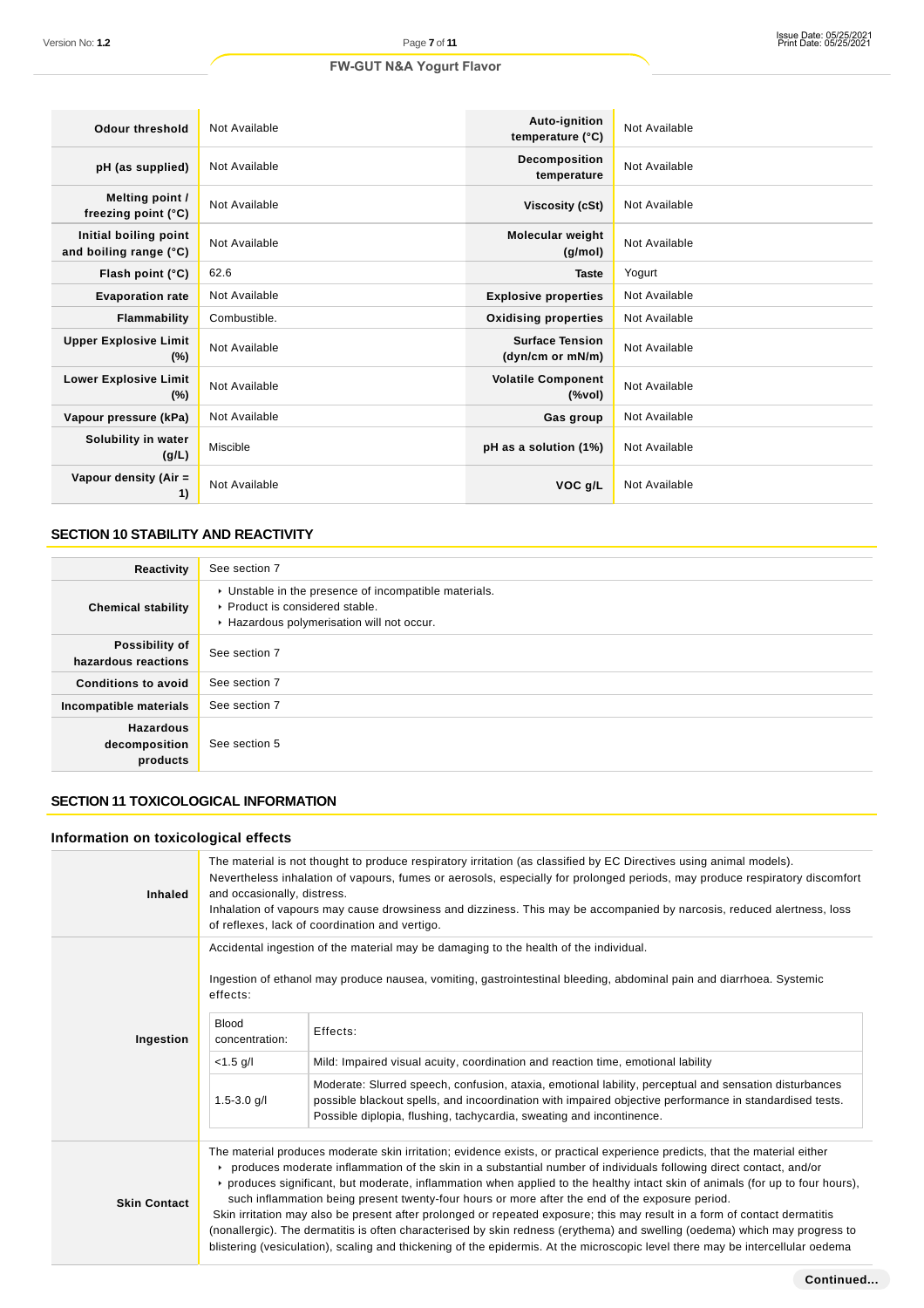|         | of the spongy layer of the skin (spongiosis) and intracellular oedema of the epidermis.                                                                                                                                                                                                                                                                                                                                                                                                                                                                                                                                                                                                                                                                            |
|---------|--------------------------------------------------------------------------------------------------------------------------------------------------------------------------------------------------------------------------------------------------------------------------------------------------------------------------------------------------------------------------------------------------------------------------------------------------------------------------------------------------------------------------------------------------------------------------------------------------------------------------------------------------------------------------------------------------------------------------------------------------------------------|
| Eye     | Direct contact of the eye with ethanol may cause immediate stinging and burning with reflex closure of the lid and tearing,<br>transient injury of the corneal epithelium and hyperaemia of the conjunctiva. Foreign-body type discomfort may persist for<br>up to 2 days but healing is usually spontaneous and complete.<br>Irritation of the eyes may produce a heavy secretion of tears (lachrymation).<br>Limited evidence or practical experience suggests, that the material may cause eye irritation in a substantial number of<br>individuals.                                                                                                                                                                                                            |
| Chronic | Limited evidence suggests that repeated or long-term occupational exposure may produce cumulative health effects<br>involving organs or biochemical systems.<br>There exists limited evidence that shows that skin contact with the material is capable either of inducing a sensitisation<br>reaction in a significant number of individuals, and/or of producing positive response in experimental animals.<br>Long-term exposure to ethanol may result in progressive liver damage with fibrosis or may exacerbate liver injury caused by<br>other agents.<br>Repeated ingestion of ethanol by pregnant women may adversely affect the central nervous system of the developing<br>foetus, producing effects collectively described as foetal alcohol syndrome. |

|                                               | <b>TOXICITY</b>                                                                                                                                                                                                                                                                                                                                                                                                                                                                                                                                                                                                                                                        | <b>IRRITATION</b>                  |                   |
|-----------------------------------------------|------------------------------------------------------------------------------------------------------------------------------------------------------------------------------------------------------------------------------------------------------------------------------------------------------------------------------------------------------------------------------------------------------------------------------------------------------------------------------------------------------------------------------------------------------------------------------------------------------------------------------------------------------------------------|------------------------------------|-------------------|
| <b>FW-GUT N&amp;A</b><br><b>Yogurt Flavor</b> | Not Available                                                                                                                                                                                                                                                                                                                                                                                                                                                                                                                                                                                                                                                          | Not Available                      |                   |
|                                               |                                                                                                                                                                                                                                                                                                                                                                                                                                                                                                                                                                                                                                                                        |                                    |                   |
|                                               | <b>TOXICITY</b>                                                                                                                                                                                                                                                                                                                                                                                                                                                                                                                                                                                                                                                        | <b>IRRITATION</b>                  |                   |
|                                               | Dermal (rabbit) LD50: >2000 mg/kg <sup>[1]</sup>                                                                                                                                                                                                                                                                                                                                                                                                                                                                                                                                                                                                                       | Eye (rabbit): 100 mg - mild        |                   |
| propylene glycol                              | Oral (rat) LD50: 20000 mg/kgd <sup>[2]</sup>                                                                                                                                                                                                                                                                                                                                                                                                                                                                                                                                                                                                                           | Eye (rabbit): 500 mg/24h - mild    |                   |
|                                               |                                                                                                                                                                                                                                                                                                                                                                                                                                                                                                                                                                                                                                                                        | Skin(human):104 mg/3d Intermit Mod |                   |
|                                               |                                                                                                                                                                                                                                                                                                                                                                                                                                                                                                                                                                                                                                                                        | Skin(human):500 mg/7days mild      |                   |
|                                               |                                                                                                                                                                                                                                                                                                                                                                                                                                                                                                                                                                                                                                                                        |                                    |                   |
|                                               | <b>TOXICITY</b>                                                                                                                                                                                                                                                                                                                                                                                                                                                                                                                                                                                                                                                        | <b>IRRITATION</b>                  |                   |
| lactic acid                                   | Dermal (rabbit) LD50: >2000 mg/kg <sup>[1]</sup>                                                                                                                                                                                                                                                                                                                                                                                                                                                                                                                                                                                                                       | Eye (rabbit): 0.750 mg SEVERE      |                   |
|                                               | Oral (rat) LD50: 3543 mg/kg <sup>[1]</sup>                                                                                                                                                                                                                                                                                                                                                                                                                                                                                                                                                                                                                             | Skin (rabbit): 5 mg/24h SEVERE     |                   |
|                                               |                                                                                                                                                                                                                                                                                                                                                                                                                                                                                                                                                                                                                                                                        |                                    |                   |
|                                               | <b>TOXICITY</b>                                                                                                                                                                                                                                                                                                                                                                                                                                                                                                                                                                                                                                                        | <b>IRRITATION</b>                  |                   |
|                                               | Dermal (rabbit) LD50: 17100 mg/kg <sup>[1]</sup>                                                                                                                                                                                                                                                                                                                                                                                                                                                                                                                                                                                                                       | Eye (rabbit): 500 mg SEVERE        |                   |
| ethanol                                       | Inhalation (rat) LC50: 64000 ppm/4h <sup>[2]</sup>                                                                                                                                                                                                                                                                                                                                                                                                                                                                                                                                                                                                                     | Eye (rabbit):100mg/24hr-moderate   |                   |
|                                               | Oral (rat) LD50: >11872769 mg/kg <sup>[1]</sup>                                                                                                                                                                                                                                                                                                                                                                                                                                                                                                                                                                                                                        | Skin (rabbit):20 mg/24hr-moderate  |                   |
|                                               |                                                                                                                                                                                                                                                                                                                                                                                                                                                                                                                                                                                                                                                                        | Skin (rabbit):400 mg (open)-mild   |                   |
|                                               |                                                                                                                                                                                                                                                                                                                                                                                                                                                                                                                                                                                                                                                                        |                                    |                   |
|                                               | <b>TOXICITY</b>                                                                                                                                                                                                                                                                                                                                                                                                                                                                                                                                                                                                                                                        |                                    | <b>IRRITATION</b> |
| vanillin                                      | dermal (rat) LD50: >2000 mg/kg $[1]$                                                                                                                                                                                                                                                                                                                                                                                                                                                                                                                                                                                                                                   |                                    | Not Available     |
|                                               | Oral (rat) LD50: 1400 mg/kg <sup>[1]</sup>                                                                                                                                                                                                                                                                                                                                                                                                                                                                                                                                                                                                                             |                                    |                   |
|                                               |                                                                                                                                                                                                                                                                                                                                                                                                                                                                                                                                                                                                                                                                        |                                    |                   |
| Legend:                                       | 1. Value obtained from Europe ECHA Registered Substances - Acute toxicity 2.* Value obtained from manufacturer's msds.<br>Unless otherwise specified data extracted from RTECS - Register of Toxic Effect of chemical Substances                                                                                                                                                                                                                                                                                                                                                                                                                                       |                                    |                   |
|                                               |                                                                                                                                                                                                                                                                                                                                                                                                                                                                                                                                                                                                                                                                        |                                    |                   |
| <b>FW-GUT N&amp;A</b><br><b>Yogurt Flavor</b> | The acute oral toxicity of propylene glycol is very low, and large quantities are required to cause perceptible health<br>damage in humans. Serious toxicity generally occurs only at plasma concentrations over 1 g/L, which requires extremely<br>high intake over a relatively short period of time. It would be nearly impossible to reach toxic levels by consuming foods<br>or supplements, which contain at most 1 g/kg of PG. Cases of propylene glycol poisoning are usually related to either<br>inappropriate intravenous administration or accidental ingestion of large quantities by children. The potential for long-term<br>oral toxicity is also low. |                                    |                   |
| <b>PROPYLENE GLYCOL</b>                       | The material may cause skin irritation after prolonged or repeated exposure and may produce a contact dermatitis<br>(nonallergic). This form of dermatitis is often characterised by skin redness (erythema) and swelling the epidermis.<br>Histologically there may be intercellular oedema of the spongy layer (spongiosis) and intracellular oedema of the<br>epidermis.<br>The acute oral toxicity of propylene glycol is very low, and large quantities are required to cause perceptible health<br>damage in humans.                                                                                                                                             |                                    |                   |
| <b>LACTIC ACID</b>                            | for acid mists, aerosols, vapours<br>Data from assays for genotoxic activity in vitro suggest that eukaryotic cells are susceptible to genetic damage when                                                                                                                                                                                                                                                                                                                                                                                                                                                                                                             |                                    |                   |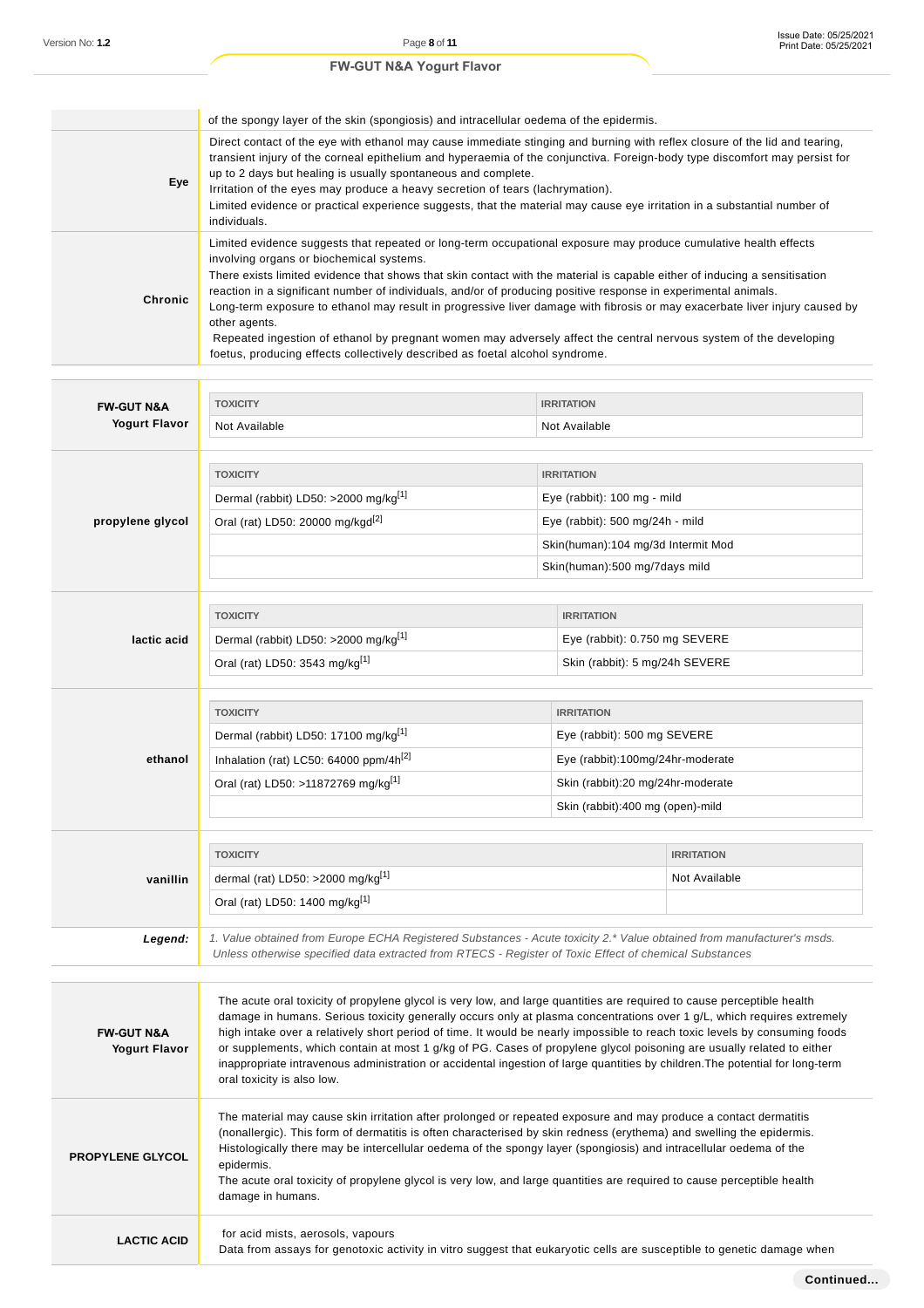|                                             | the pH falls to about 6.5. Cells from the respiratory tract have not been examined in this respect. Mucous secretion may<br>protect the cells of the airways from direct exposure to inhaled acidic mists, just as mucous plays an important role in<br>protecting the gastric epithelium from its auto-secreted hydrochloric acid. In considering whether pH itself induces<br>genotoxic events in vivo in the respiratory system, comparison should be made with the human stomach, in which gastric<br>juice may be at pH 1-2 under fasting or nocturnal conditions, and with the human urinary bladder, in which the pH of urine<br>can range from $< 5$ to $> 7$ and normally averages 6.2.                                                                                           |                                           |   |
|---------------------------------------------|--------------------------------------------------------------------------------------------------------------------------------------------------------------------------------------------------------------------------------------------------------------------------------------------------------------------------------------------------------------------------------------------------------------------------------------------------------------------------------------------------------------------------------------------------------------------------------------------------------------------------------------------------------------------------------------------------------------------------------------------------------------------------------------------|-------------------------------------------|---|
| <b>ETHANOL</b>                              | The material may cause skin irritation after prolonged or repeated exposure and may produce a contact dermatitis<br>(nonallergic). This form of dermatitis is often characterised by skin redness (erythema) and swelling the epidermis.<br>Histologically there may be intercellular oedema of the spongy layer (spongiosis) and intracellular oedema of the<br>epidermis.                                                                                                                                                                                                                                                                                                                                                                                                                |                                           |   |
| <b>VANILLIN</b>                             | For certain benzyl derivatives:<br>All members of this group (benzyl, benzoate and 2-hydroxybenzoate (salicylate) esters) contain a benzene ring bonded<br>directly to an oxygenated functional group (aldehyde or ester) that is hydrolysed and/or oxidised to a benzoic acid<br>derivative. As a stable animal metabolite, benzoic acid derivatives are efficiently excreted primarily in the urine. These<br>reaction pathways have been reported in both aquatic and terrestrial species. The similarity of their toxicologic properties<br>is a reflection their participation in these common metabolic pathways.<br>Miosis, somnolence, muscle weakness, coma, respiratory stimulation, maternal effects involving ovaries, fallopian tubes,<br>uterus, cervix and vagina recorded. |                                           |   |
|                                             |                                                                                                                                                                                                                                                                                                                                                                                                                                                                                                                                                                                                                                                                                                                                                                                            |                                           |   |
| <b>Acute Toxicity</b>                       | O                                                                                                                                                                                                                                                                                                                                                                                                                                                                                                                                                                                                                                                                                                                                                                                          | Carcinogenicity                           | O |
| <b>Skin</b><br><b>Irritation/Corrosion</b>  | ✔                                                                                                                                                                                                                                                                                                                                                                                                                                                                                                                                                                                                                                                                                                                                                                                          | Reproductivity                            | O |
| <b>Serious Eye</b><br>Damage/Irritation     | v                                                                                                                                                                                                                                                                                                                                                                                                                                                                                                                                                                                                                                                                                                                                                                                          | STOT - Single<br><b>Exposure</b>          | Q |
| <b>Respiratory or Skin</b><br>sensitisation | $\circ$                                                                                                                                                                                                                                                                                                                                                                                                                                                                                                                                                                                                                                                                                                                                                                                    | <b>STOT - Repeated</b><br><b>Exposure</b> | Ø |

 $\blacktriangleright$  – Data available but does not fill the criteria for classification  $\bigcirc$  – Data Not Available to make classification

#### **CMR STATUS**

| <b>CARCINOGEN</b> | ethanol   US Environmental Defense Scorecard Suspected Carcinogens   IARC HAZMAP, NTP-C |
|-------------------|-----------------------------------------------------------------------------------------|
|-------------------|-----------------------------------------------------------------------------------------|

### **SECTION 12 ECOLOGICAL INFORMATION**

#### **Toxicity**

#### **NOT AVAILABLE**

| Ingredient       | Endpoint      | <b>Test Duration</b> | <b>Effect</b> | Value         | <b>Species</b> | <b>BCF</b>    |
|------------------|---------------|----------------------|---------------|---------------|----------------|---------------|
| propylene glycol | Not Available | Not Available        | Not Available | Not Available | Not Available  | Not Available |
| lactic acid      | Not Available | Not Available        | Not Available | Not Available | Not Available  | Not Available |
| ethanol          | Not Available | Not Available        | Not Available | Not Available | Not Available  | Not Available |
| vanillin         | Not Available | Not Available        | Not Available | Not Available | Not Available  | Not Available |

When ethanol is released into the soil it readily and quickly biodegrades but may leach into ground water; most is lost by evaporation. When released into water the material readily evaporates and is biodegradable.

Ethanol does not bioaccumulate to an appreciable extent.

The material is readily degraded by reaction with photochemically produced hydroxy radicals; release into air will result in photodegradation and wet deposition.

### **Persistence and degradability**

| Ingredient       | Persistence: Water/Soil       | Persistence: Air              |
|------------------|-------------------------------|-------------------------------|
| propylene glycol | ∟OW                           | <b>LOW</b>                    |
| lactic acid      | LOW                           | <b>LOW</b>                    |
| ethanol          | LOW (Half-life $= 2.17$ days) | LOW (Half-life $= 5.08$ days) |
| vanillin         | LOW                           | <b>LOW</b>                    |

### **Bioaccumulative potential**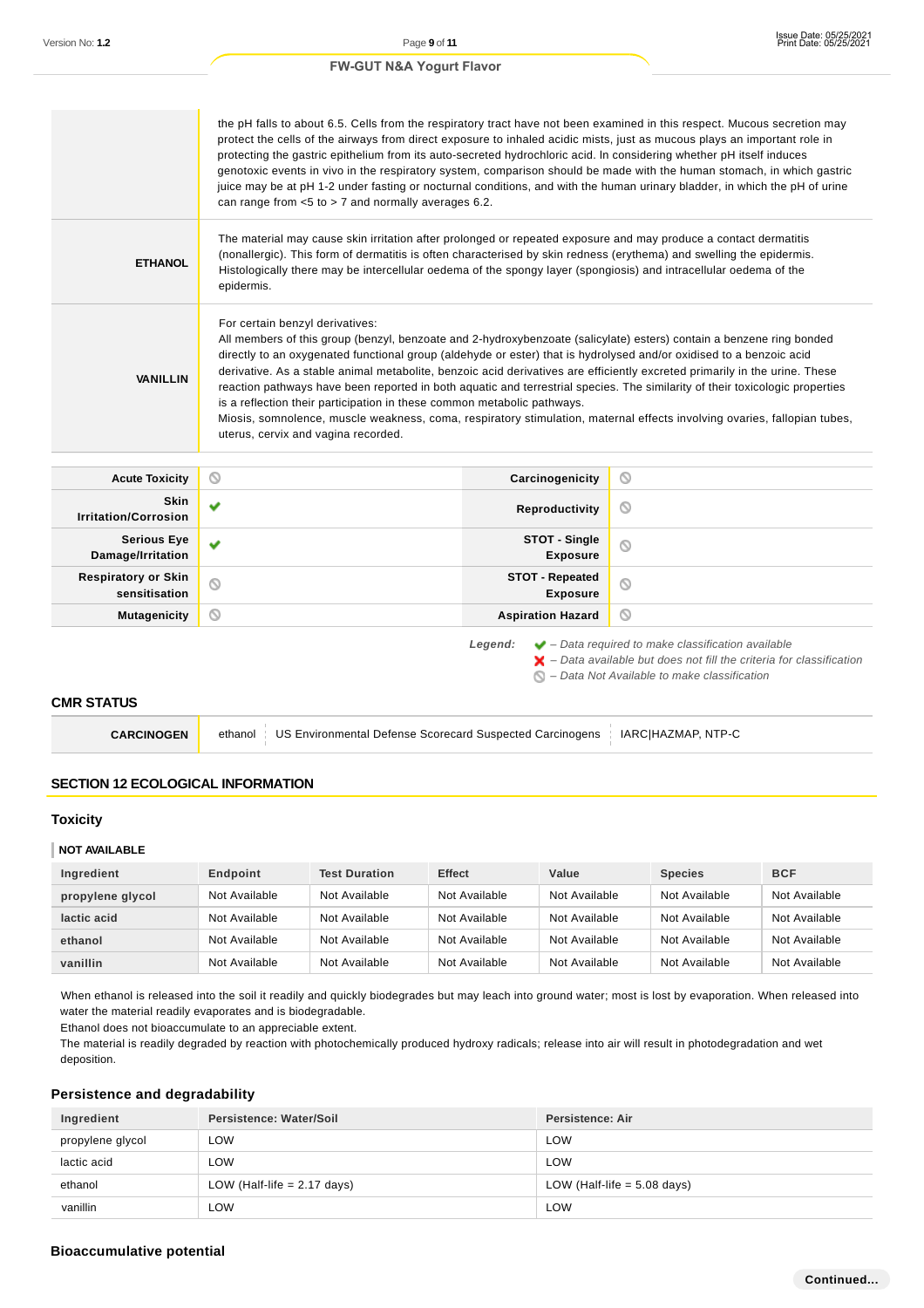| Ingredient       | <b>Bioaccumulation</b>  |
|------------------|-------------------------|
| propylene glycol | LOW (BCF = 1)           |
| lactic acid      | LOW (LogKOW = $-0.72$ ) |
| ethanol          | LOW (LogKOW = $-0.31$ ) |
| vanillin         | LOW (LogKOW = $1.21$ )  |

### **Mobility in soil**

| Ingredient       | <b>Mobility</b>      |
|------------------|----------------------|
| propylene glycol | $HIGH (KOC = 1)$     |
| lactic acid      | $HIGH (KOC = 1)$     |
| ethanol          | $HIGH (KOC = 1)$     |
| vanillin         | LOW (KOC = $38.45$ ) |

# **SECTION 13 DISPOSAL CONSIDERATIONS**

#### **Waste treatment methods**

|                            | Legislation addressing waste disposal requirements may differ by country, state and/ or territory. Each user must refer to<br>laws operating in their area. In some areas, certain wastes must be tracked.<br>A Hierarchy of Controls seems to be common - the user should investigate: |
|----------------------------|-----------------------------------------------------------------------------------------------------------------------------------------------------------------------------------------------------------------------------------------------------------------------------------------|
| <b>Product / Packaging</b> | ▶ Reduction                                                                                                                                                                                                                                                                             |
| disposal                   | $\triangleright$ Reuse                                                                                                                                                                                                                                                                  |
|                            | $\triangleright$ Recycling                                                                                                                                                                                                                                                              |
|                            | Disposal (if all else fails)                                                                                                                                                                                                                                                            |
|                            | This material may be recycled if unused, or if it has not been contaminated so as to make it unsuitable for its intended use.                                                                                                                                                           |
|                            |                                                                                                                                                                                                                                                                                         |

# **SECTION 14 TRANSPORT INFORMATION**

| <b>Labels Required</b>  |           |  |
|-------------------------|-----------|--|
| <b>Marine Pollutant</b> | <b>NO</b> |  |
|                         |           |  |

# **Land transport (DOT): NOT REGULATED FOR TRANSPORT OF DANGEROUS GOODS**

# **Air transport (ICAO-IATA / DGR): NOT REGULATED FOR TRANSPORT OF DANGEROUS GOODS**

### **Sea transport (IMDG-Code / GGVSee): NOT REGULATED FOR TRANSPORT OF DANGEROUS GOODS**

### **Transport in bulk according to Annex II of MARPOL 73 / 78 and the IBC code**

| <b>Source</b>                                                                                      | Ingredient  | <b>Pollution Category</b> |
|----------------------------------------------------------------------------------------------------|-------------|---------------------------|
| IMO MARPOL 73/78<br>(Annex II) - List of<br>Noxious Liquid<br>Substances Carried in<br><b>Bulk</b> | lactic acid | <u>_</u>                  |

### **SECTION 15 REGULATORY INFORMATION**

### **Safety, health and environmental regulations / legislation specific for the substance or mixture**

| propylene<br>glycol(57-55-6) is<br>found on the<br>following regulatory<br>lists | "US ATSDR Minimal Risk Levels for Hazardous Substances (MRLs)","US - Washington Toxic air pollutants and their ASIL,<br>SQER and de minimis emission values","US AIHA Workplace Environmental Exposure Levels (WEELs)","US Spacecraft<br>Maximum Allowable Concentrations (SMACs) for Airborne Contaminants","US Toxic Substances Control Act (TSCA) -<br>Chemical Substance Inventory"                                                                                                                                                                                                                                           |
|----------------------------------------------------------------------------------|-----------------------------------------------------------------------------------------------------------------------------------------------------------------------------------------------------------------------------------------------------------------------------------------------------------------------------------------------------------------------------------------------------------------------------------------------------------------------------------------------------------------------------------------------------------------------------------------------------------------------------------|
| lactic $acid(598-82-3)$ is<br>found on the<br>following regulatory<br>lists      | "US Toxic Substances Control Act (TSCA) - Chemical Substance Inventory"                                                                                                                                                                                                                                                                                                                                                                                                                                                                                                                                                           |
| ethanol(64-17-5) is<br>found on the<br>following regulatory<br>lists             | "US - Tennessee Occupational Exposure Limits - Limits For Air Contaminants","US - Hawaii Air Contaminant Limits","US<br>California Permissible Exposure Limits for Chemical Contaminants", "US - Idaho - Limits for Air Contaminants", "US ACGIH<br>Threshold Limit Values (TLV) - Carcinogens","US - Vermont Permissible Exposure Limits Table Z-1-A Final Rule Limits for Air<br>Contaminants", "US - Oregon Permissible Exposure Limits (Z-1)", "US - Michigan Exposure Limits for Air Contaminants", "US -<br>New Jersey Right to Know - Special Health Hazard Substance List (SHHSL): Mutagens", "US - Alaska Limits for Air |